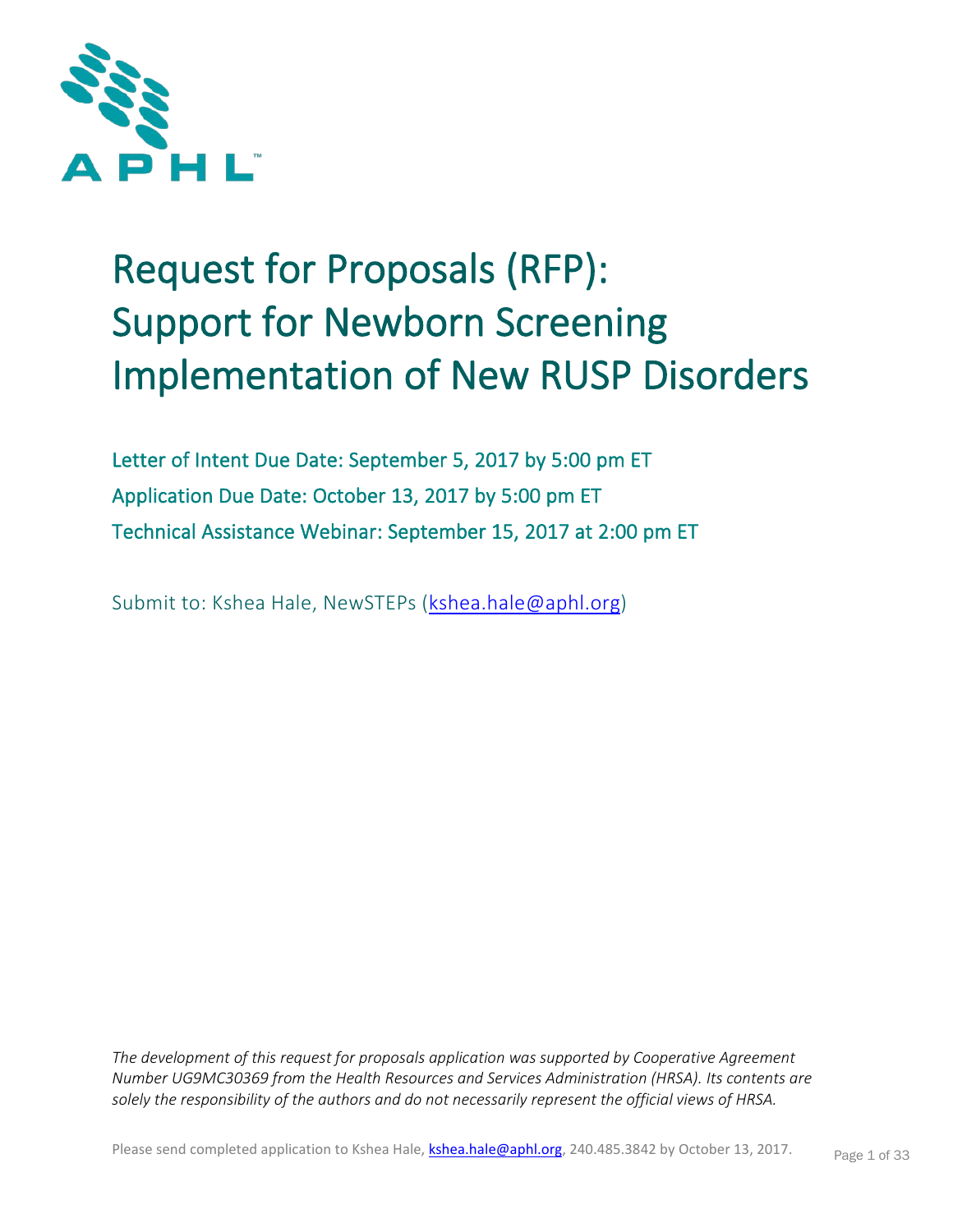# **CONTENTS**

<span id="page-1-0"></span>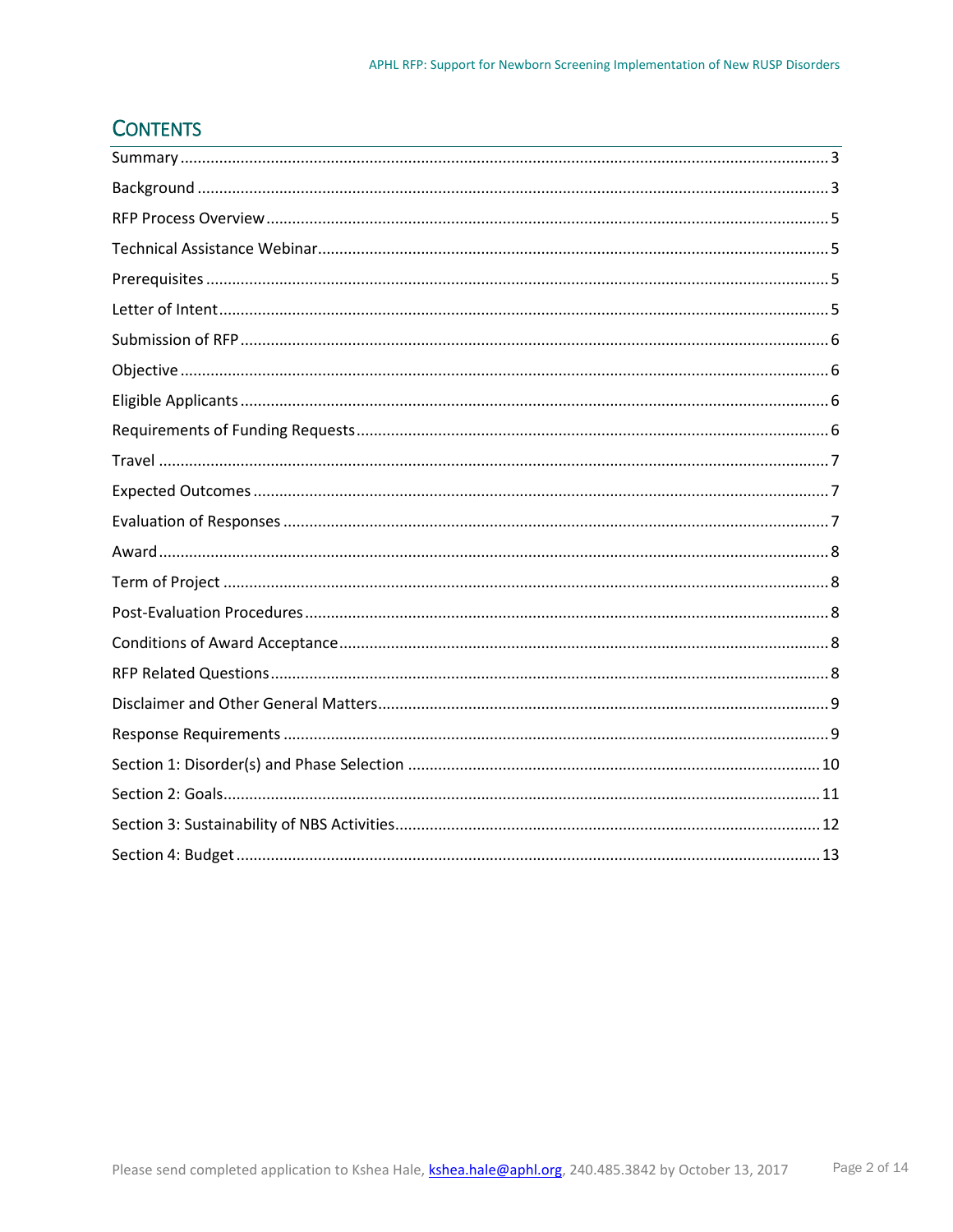## SUMMARY

The Association of Public Health Laboratories (APHL) is looking to identify up to five state newborn screening (NBS) programs to implement NBS for one or more of the following disorders: Pompe, Mucopolysaccharidosis Type I (MPS I) and X-linked Adrenoleukodystrophy (X-ALD) (described in more detail in the Background section below). APHL uses the term "New Disorders" in this RFP to refer collectively to these three disorders.

APHL anticipates that each subawardee would receive up to \$70,000 for one year for implementing new disorder screening.

## <span id="page-2-0"></span>**BACKGROUND**

Public health programs in the US screen approximately 4 million newborns for at least 26 conditions every year. While the Health and Human Services (HHS) Advisory Committee on Heritable Disorders in Newborns and Children (ACHDNC) recommends conditions to be included on the Recommended Uniform Screening Panel (RUSP), each state determines the specific conditions for which it screens. To be effective and successful, the NBS system requires the capability to detect conditions accurately, to provide education and training, and to refer newborns for treatment upon identification of condition.

Pompe newborn screening was added to the RUSP in March 2015 and X-linked Adrenoleukodystrophy (X-ALD) and Mucopolysaccharidosis I (MPS I) were added in February 2016. As of August 1, 2017, seven states are screening for Pompe, six states are screening for MPS I, and five states are screening for X-ALD. Details regarding states' implementation of RUSP conditions are available at [www.newsteps.org.](http://www.newsteps.org/)

The HHS's Health Resources and Services Administration (HRSA), Maternal and Child Health Bureau, Genetic Services Branch awarded Cooperative Agreement #UG9MC30369 (the Cooperative Agreement) to APHL in order to enhance, improve or expand the ability of state and local public health agencies to screen for the New Disorders as part of their newborn screening program. The Cooperative Agreement also seeks to provide health care professionals and newborn screening laboratory personnel with education and training in newborn screening for the New Disorders, and support the development and dissemination of appropriate education and training materials. APHL's collaborative partnership with the Colorado School of Public Health, Baby's First Test and the Newborn Screening Translational Research Network supports the goals of the Cooperative Agreement and provides resources, education and training materials related to the New Disorders. The activities under this Cooperative Agreement are being performed in close collaboration with NewSTEPs, a program of APHL in collaboration with the Colorado School of Public Health, which is funded under Cooperative Agreement #U22MC24078 from HRSA.

The key deliverables of the Cooperative Agreement include moving states who have not yet fully implemented newborn screening for Pompe, MPS I and/or X-ALD closer to full implementation. For many programs this will result in statewide mandates that newborns receive Pompe, MPS I and/or X-ALD screening and all laboratory, follow-up and educational components are in place for full implementation. Other states may still need to get Pompe, MPS I and/or X-ALD NBS added to the required list and secure necessary authority for Pompe, MPS I and/or X-ALD NBS. Within a one-year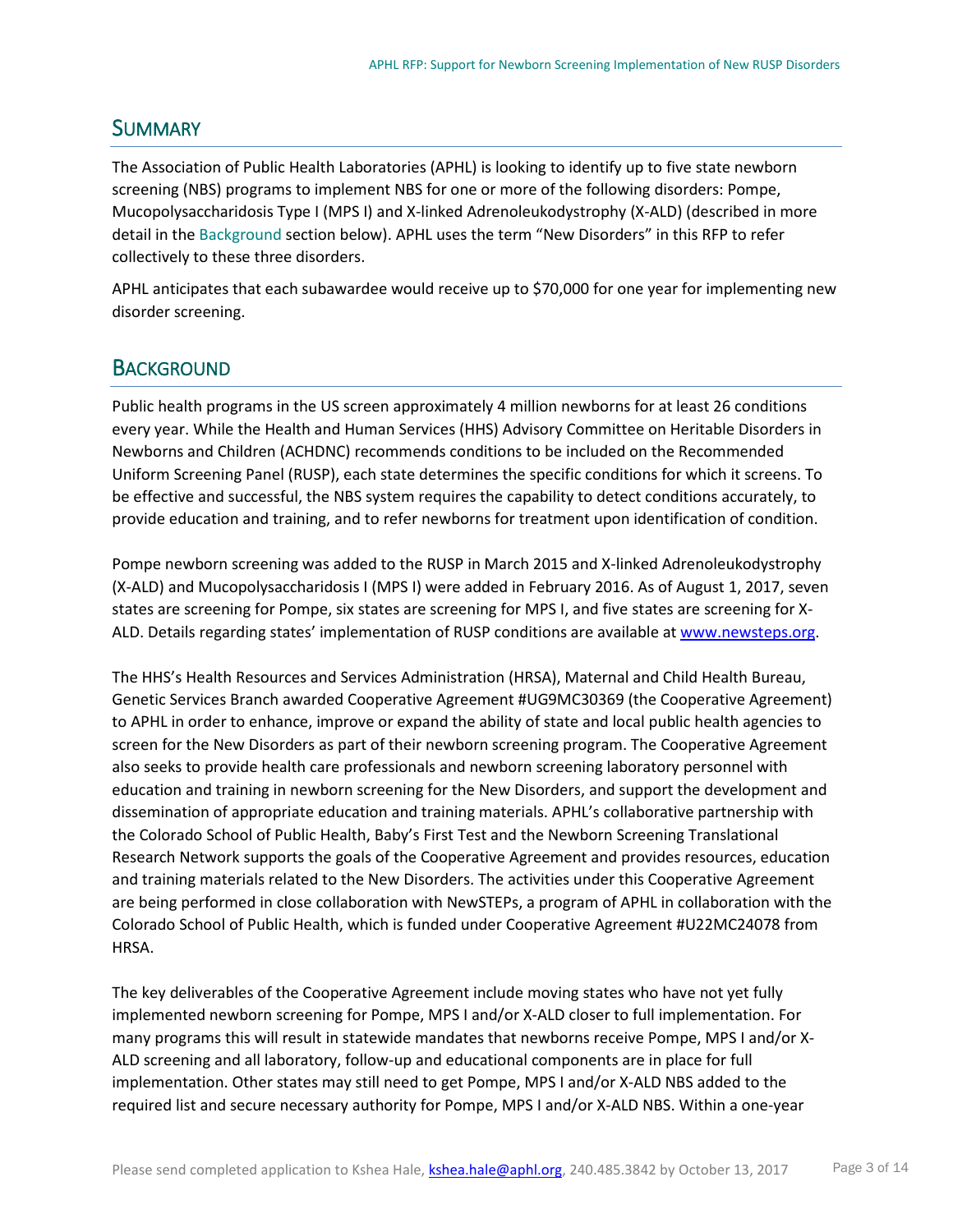period these states may not have achieved full implementation, but will be able to demonstrate progress towards this goal. NewSTEPs has developed a four-phased implementation model that demonstrates the new condition NBS stages in which NBS programs currently reside (Figure 1).

To facilitate a network of experts that can assist NBS programs in implementing screening for the conditions, APHL supports Peer Network Resource Centers. These Peer Network Resource Centers serve as content area experts on the laboratory techniques, follow-up procedures, and other new condition related activities. Further, these networks offer first- and/or second-tier testing within their laboratories in order to facilitate screening in other states.

#### <span id="page-3-0"></span>Figure 1: New Condition NBS Implementation Stages Stratified into a Four-Phase Model





#### **PHASE 4: FULL IMPLEMENTATION STAGE**

New condition NBS is required and offered to all newborn and the new condition education materials are appropriate for all audiences.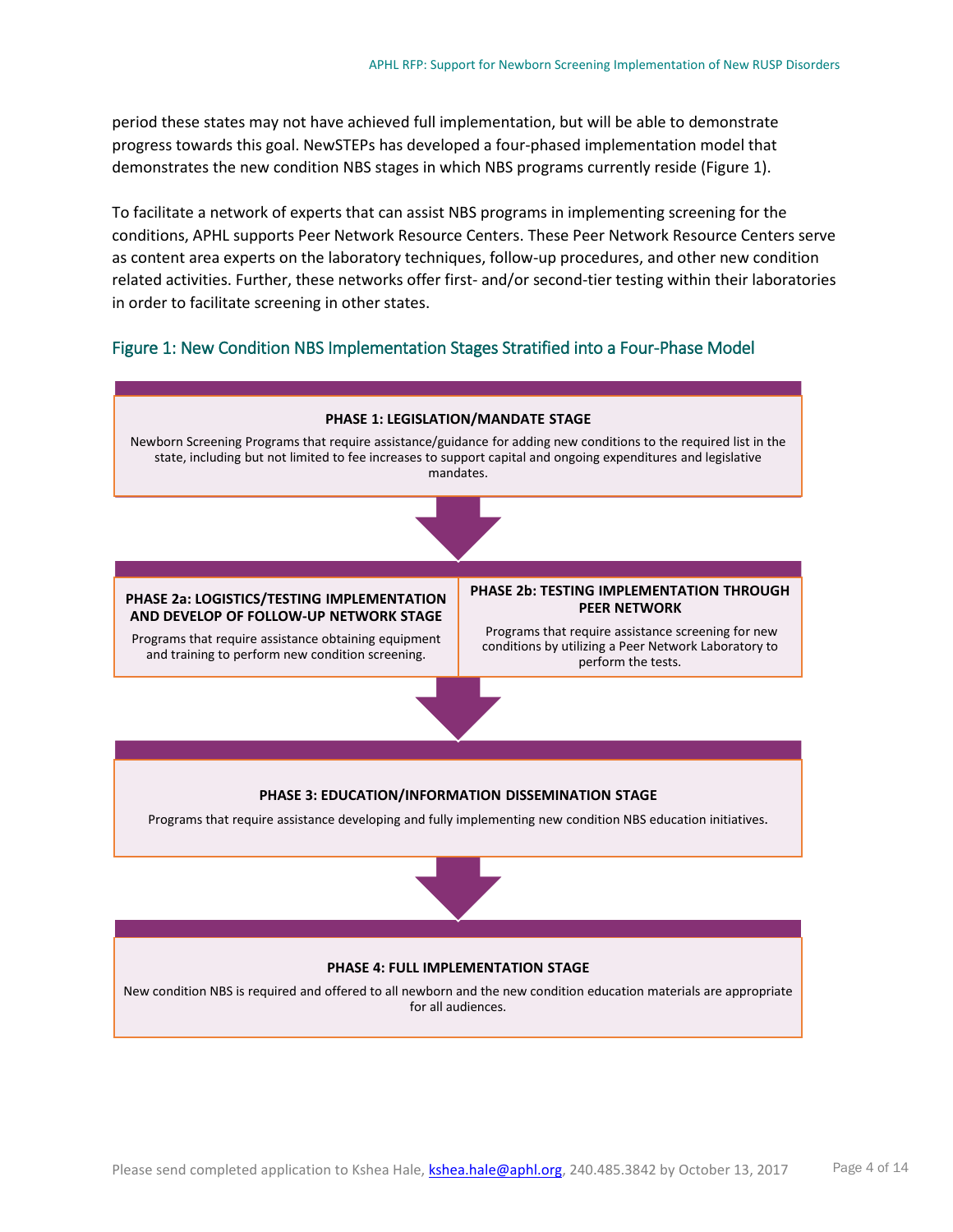## <span id="page-4-0"></span>RFP PROCESS OVERVIEW

| August 24, 2017    |                          | <b>RFP Issued</b>                                                                         |
|--------------------|--------------------------|-------------------------------------------------------------------------------------------|
| September 5, 2017  |                          | Letter of intent due by 5:00 pm ET to APHL (see the Letter of<br>Intent section below)    |
| September 15, 2017 |                          | Technical Assistance Webinar at 2:00 pm ET (see NewSTEPs<br>listsery for webinar details) |
| October 13, 2017   |                          | RFP responses due by 5:00 pm ET to APHL                                                   |
| November 10, 2017  | $\overline{\phantom{0}}$ | Awardees notified                                                                         |
| December 22, 2017  |                          | Contracts ratified between APHL and awardees                                              |

Any modification to this anticipated schedule will be communicated on APHL's procurement website [\(www.aphl.org/rfp\)](http://www.aphl.org/rfp) and via an email blast to the NBS Programs and the public health laboratories.

# <span id="page-4-1"></span>TECHNICAL ASSISTANCE WEBINAR

**Date:** Friday, September 15, 2017 **Time:** 2:00 pm ET **Duration:** 1 hour **Dial-In:** 866.740.1260 | Access Code: 4852701 **Web Login:** <https://cc.readytalk.com/r/c4tpnyd4reuz&eom>

## <span id="page-4-2"></span>**PREREQUISITES**

- 1. Applicant must commit that, if accepted, they will be able to sign a contract with the Association of Public Health Laboratories (APHL) for acceptance of funds by **December 22, 2017**.
- 2. Applicant must be able to participate in monthly webinars for the duration of the award and to one face-to-face technical assistance meeting in spring 2018.
- 3. Applicants must be willing to provide baseline data for newborn screening for any or all of the three conditions (Pompe, MPS I, X-ALD), including status of legislative mandates, number of newborn screened, current progress on educational activities and status of follow-up programs. This information will be collected at the beginning of the funding period, during routine intervals and at the end to measure progress, and will be outlined in detail during the preliminary webinars for each selected program.

# <span id="page-4-3"></span>LETTER OF INTENT

APHL requests that prospective applicants submit a brief email statement indicating a firm intent to submit a proposal by no later than the RFP Due Date. Although a letter of intent is not binding, and does not enter into the review of the RFP, the information that it contains allows APHL to estimate the potential review workload and plan the contract development and review process. Potential applicants must include the name of the organization or individual that will submit the proposal in their email.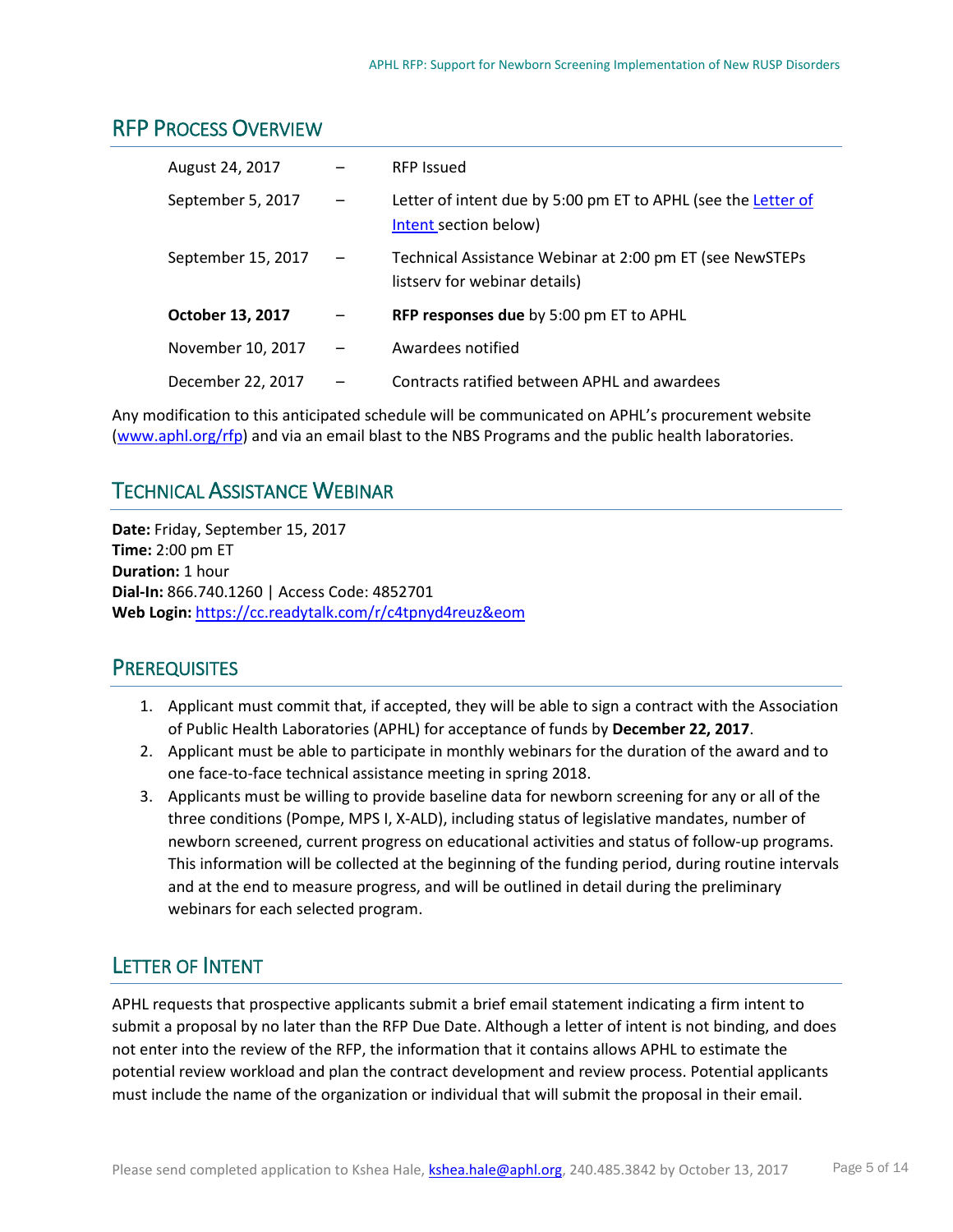The prospective applicants should email a statement reflecting the intent to apply to the contact identified in th[e Submission of RFP](#page-5-0) section below using the subject line: LETTER OF INTENT: NEW DISORDERS RFP. APHL must receive this information by **5:00 pm ET on September 5, 2017**.

## <span id="page-5-0"></span>SUBMISSION OF RFP

**Applications must be received at APHL, attention Kshea Hale by close of business (5:00pm ET) October 13, 2017.** Either electronic or physical submission is acceptable. APHL will send an email acknowledging the receipt of your application; if you do not receive an acknowledgement within 48 hours, call 240.485.3842 to confirm receipt.

Physical applications must be sent to the following address:

Kshea Hale Association of Public Health Laboratories 8515 Georgia Avenue, Suite 700 Silver Spring, MD, 20910 Telephone: 240.485.3842

Electronic submissions must be sent to Kshea Hale at [kshea.hale@aphl.org](mailto:kshea.hale@aphl.org) with a copy to [newsteps@aphl.org](mailto:newsteps@aphl.org)

# <span id="page-5-1"></span>**OBJECTIVE**

The primary focus of this request for proposals is to support newborn screening programs and other entities through technical and financial means in order to achieve both a greater number of states mandating NBS for Pompe, MPS I, and/or X-ALD and a greater number of newborns receiving appropriate screening and follow-up for any or all of the three conditions (Pompe, MPS I, X-ALD).

# <span id="page-5-2"></span>ELIGIBLE APPLICANTS

All U.S. and territorial NBS programs who have not fully implemented Pompe, MPS I, and/or X-ALD screening (defined as: demonstrated ability to test all newborns for Pompe, MPS I, and/or X-ALD, having a clinical referral network to follow and treat identified newborns, and having an educational and awareness program for families and health care providers).

# <span id="page-5-3"></span>REQUIREMENTS OF FUNDING REQUESTS

The award money can be used, but is not limited to, the following costs associated with Pompe, MPS I, and/or X-ALD NBS:

- Laboratory equipment
- Pilot testing of Pompe, MPS I, and/or X-ALD NBS procedures
- Meetings and Trainings
- Educational outreach and dissemination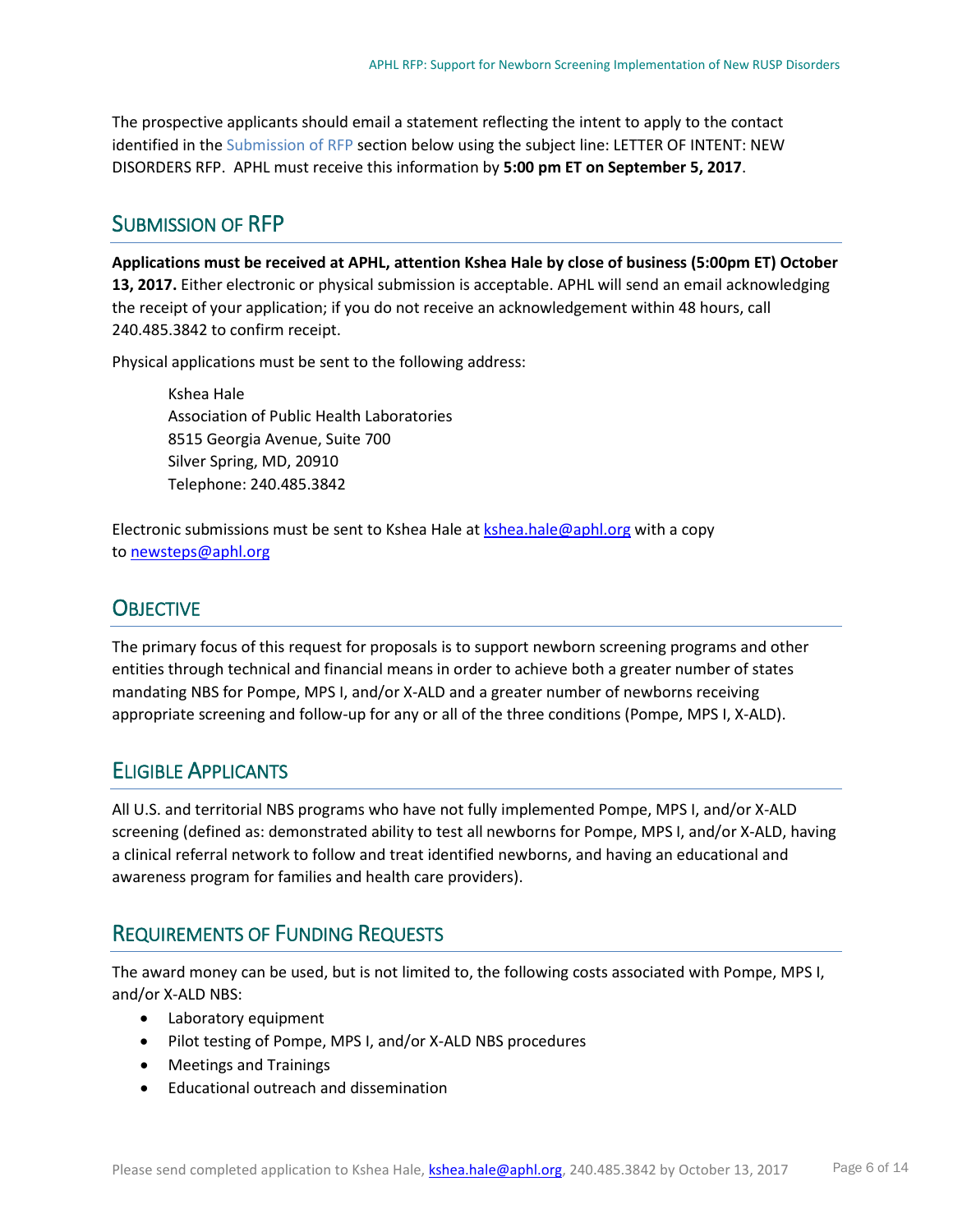- Costs associated with hosting visitors for technical assistance at any of the first three phases of Pompe, MPS I, and/or X-ALD NBS implementation
- Supporting costs associated with engaging a Peer Network Resource Centers' time for leading educational and screening efforts
- Other targeted activities that will facilitate the implementation of screening for these new disorders

## <span id="page-6-0"></span>**TRAVEL**

All awardees will be required to attend an in-person meeting in summer 2018, and two staff members will be covered.

APHL will also support travel for up to 3 staff members to spend one week onsite at a Peer Network Resource lead laboratory or follow-up program for training purposes.

## <span id="page-6-1"></span>EXPECTED OUTCOMES

These awards will build capacity of states to screen for Pompe, MPS I and/or X-ALD and to perform outreach and education around any or up to all three of the conditions. NewSTEPs will support programs to monitor training, quality improvement activities and screening status through robust tracking mechanisms.

#### <span id="page-6-2"></span>EVALUATION OF RESPONSES

#### Initial Review

APHL will conduct an initial review of all proposals for completeness. Any application that is incomplete on the RFP Due Date (see **Anticipated RFP Schedule** above) will not be considered and will not receive a formal evaluation.

#### Evaluation Team

After the initial review, an evaluation team will be assembled to evaluate competitive proposals and then assess their relative qualities based on th[e Evaluation Criteria](#page-7-5) outlined below and any other factors and sub-factors noted in this RFP. This evaluation team will consist of at least two Subject Matter Experts (SMEs) familiar with disorder implementation. The SMEs may consist of APHL members or other external individuals that have expertise in the content area. In addition, the review team may include ColoradoSPH or HRSA employees, SMEs with whom APHL or ColoradoSPH has previously worked, or other SMEs referred to APHL by ColoradoSPH, HRSA or one of the association's members. APHL's Senior Director for Public Health Systems will have final approval over the selected review team's composition.

APHL will ask proposed review committee members to disclose any potential conflict of interest and APHL will not place any individual with a conflict of interest on the evaluation team. In the event that a reviewer identifies a conflict of interest (or if APHL staff have reason to believe that a reviewer may not be impartial) after the evaluation team has been assembled, APHL will exclude that reviewer from further participation in the review process and will eliminate that reviewer's completed reviews from the evaluation process.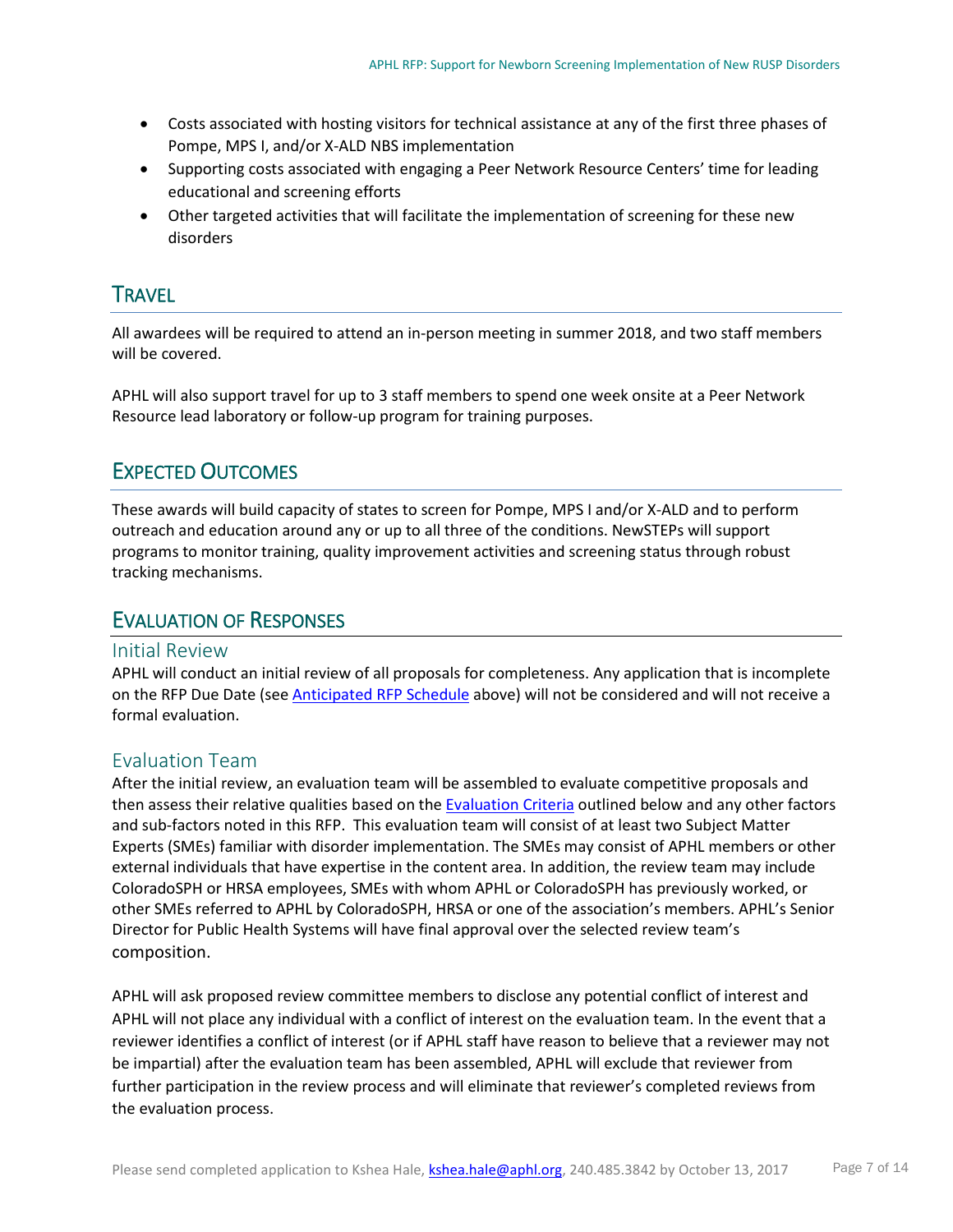## <span id="page-7-5"></span>Evaluation Criteria

Applications will be evaluated based on need for assistance in Pompe, MPS I and/or X-ALD NBS implementation, demonstration of applicant's ability to achieve stated goals within the time and budget, ability to provide data to measure change, sustainability of activities following funding period, and thoroughness of the response.

| <b>Scoring Criteria and Points</b>     |               |  |  |
|----------------------------------------|---------------|--|--|
| <b>Scoring Criteria</b>                | <b>Points</b> |  |  |
| Disorder(s) and Phase Selection        | 10 points     |  |  |
| Goals                                  | 50 points     |  |  |
| Sustainability Plan                    | 20 points     |  |  |
| <b>Budget and Budget Justification</b> | 20 points     |  |  |

## <span id="page-7-0"></span>AWARD

Up to 5 programs, depending on the strength of applications, will be selected. Each selected site will be eligible for an award of up to \$70,000 for one year which will be distributed via a contract administered by APHL.

# <span id="page-7-1"></span>TERM OF PROJECT

The project term will be from date of contract signing (approximately December 22, 2017) through August 31, 2018. Each selected program would be notified in advance of any modification to the anticipated scope of work in the funding year.

# <span id="page-7-2"></span>POST-EVALUATION PROCEDURES

The selected applicants will be notified by APHL within ten business days of the completion of the evaluation discussed above and the names of the selected programs will be posted to APHL's procurement website[, www.aphl.org/rfp](http://www.aphl.org/rfp) on the same day. Unsuccessful applicants will receive notification of these results by e-mail or by U.S. mail within 30 days of the date the name of the winning vendor is posted.

All applicants will be entitled to utilize APHL's RFP Appeals Process to formulate a protest regarding alleged irregularities or improprieties during the procurement process. Specific details of this policy are located on the procurement website.

## <span id="page-7-3"></span>CONDITIONS OF AWARD ACCEPTANCE

The eligible applicants must be able to contract directly with APHL or have an existing relationship with a third-party organization that can contract directly with APHL on behalf of the applicant.

# <span id="page-7-4"></span>RFP RELATED QUESTIONS

All questions should be directed to Kshea Hale at  $kshea.hale@aphl.org$ . Questions received from interested parties, together with the answers provided by APHL, ColoradoSPH or HRSA staff will be posted to APHL's procurement website [\(www.aphl.org/rfp\)](http://www.aphl.org/rfp).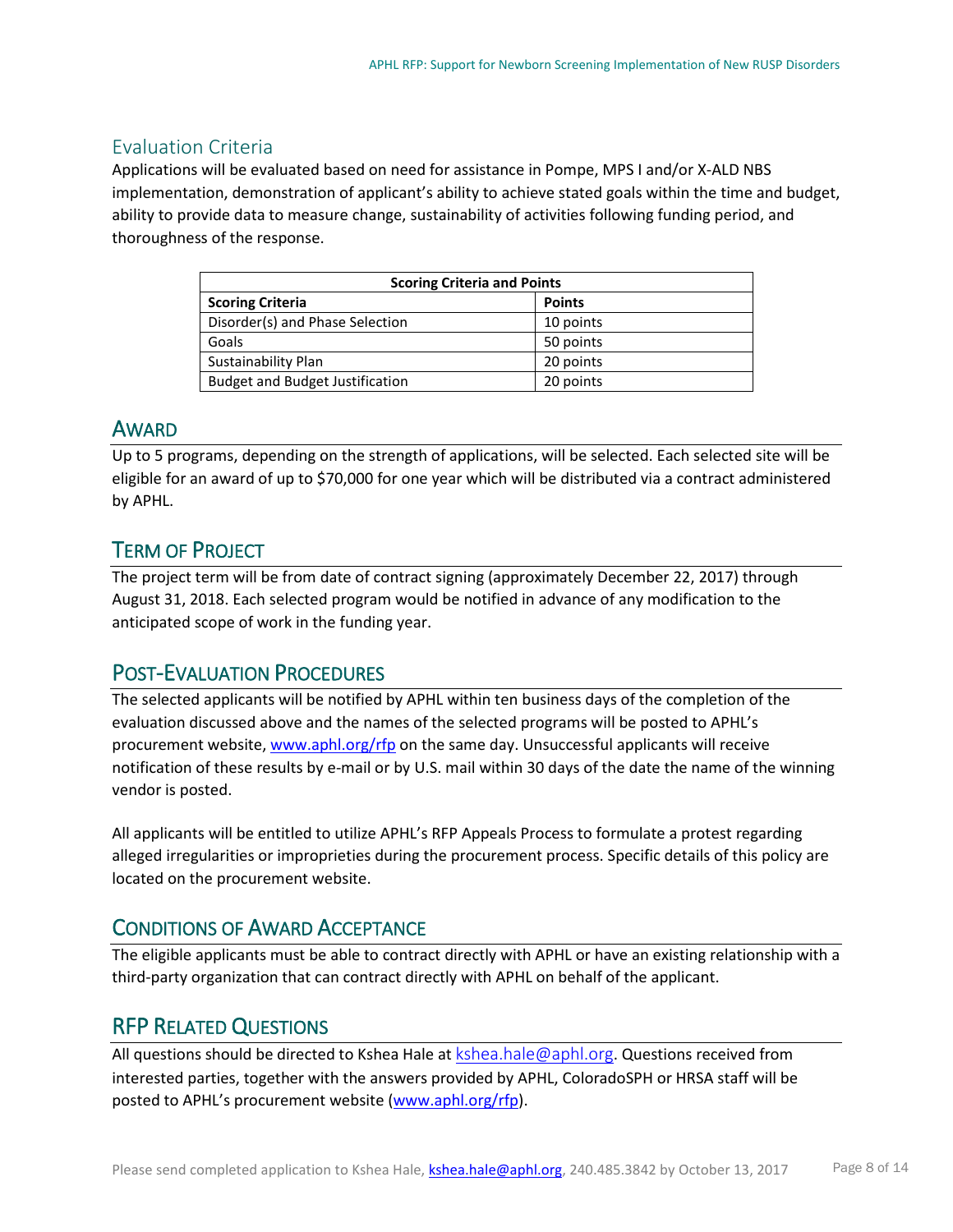# <span id="page-8-0"></span>DISCLAIMER AND OTHER GENERAL MATTERS

This RFP is neither an agreement nor an offer to enter into an agreement with any respondent. Once evaluation is complete, APHL may choose to enter into a definitive contract with the selected RFP applicant(s).

APHL must ensure that the selected applicant(s) are neither suspended nor debarred from receiving federal funds and that the applicant(s) meet any other funding eligibility requirement imposed by the Cooperative Agreement. APHL's determination of whether the applicant is eligible to receive Cooperative Agreement funding will be definitive and may not be appealed. In the event that APHL determines that the selected applicant(s) is ineligible to receive Cooperative Agreement funding, APHL will nullify the contract or will cease negotiation of contract terms.

Each applicant will bear its own costs associated with or relating to the preparation and submission of its application. These costs and expenses will remain with the applicant, and APHL will not be liable for these or for any other costs or other expenses incurred by the applicant in preparation or submission of its application, regardless of the conduct or outcome of the response period or the selection process.

## <span id="page-8-1"></span>RESPONSE REQUIREMENTS

Each complete response packet should include:

- $\Box$  Section 1: Disorder(s) and Phase Selection
- □ Section 2: Goals
- $\Box$  Section 3: Sustainability Plan
- $\Box$  Section 4: Budget and Budget Justification
- □ Readiness Tool (completed online).

Other sections of this application package include the following tools to be used as reference only but do not need to be submitted for review:

- □ Appendix B: Sample Goals Table
- □ Appendix C: Guide/Instructions for New Disorders Readiness Scale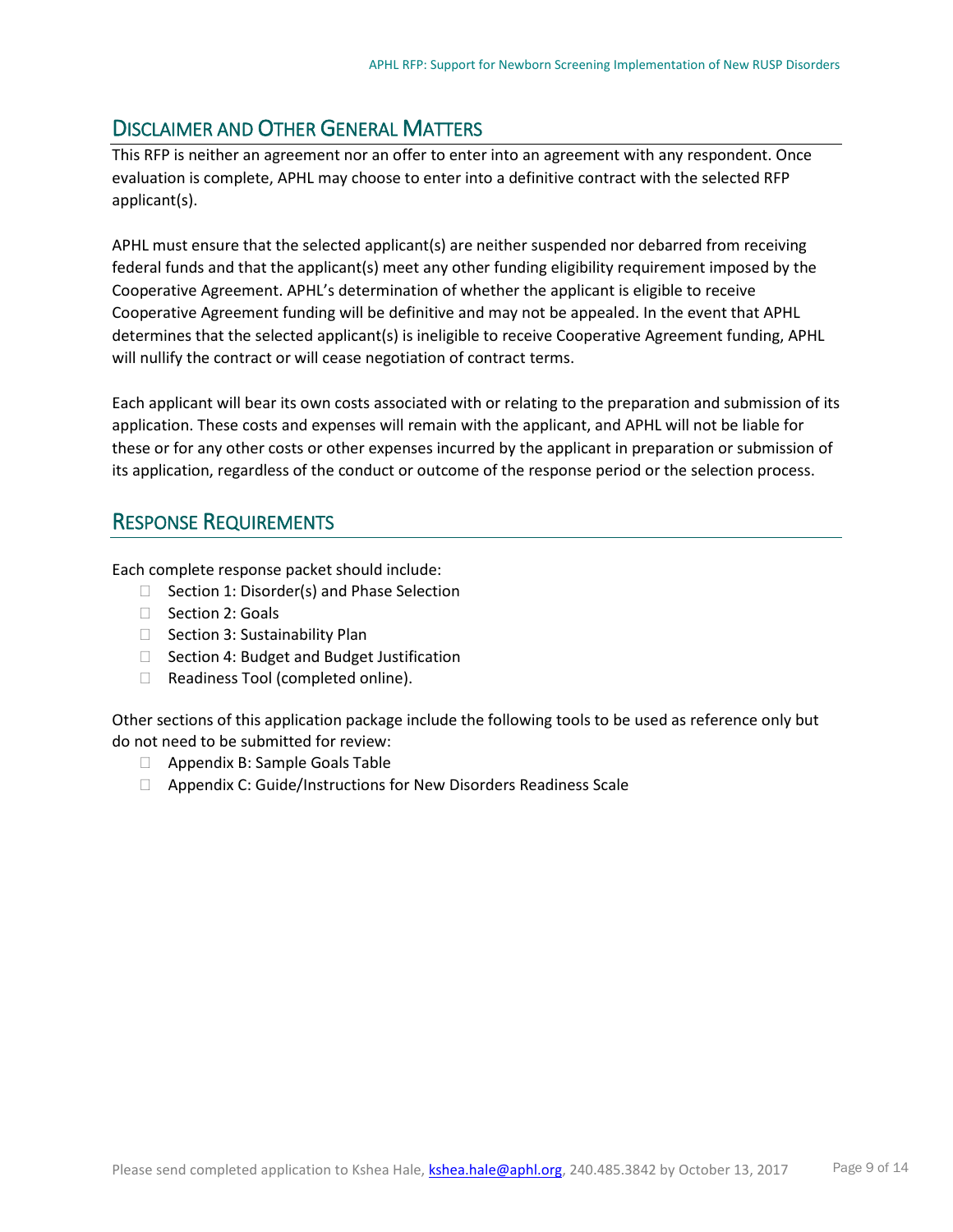# <span id="page-9-0"></span>SECTION 1: DISORDER(S) AND PHASE SELECTION

All applicants must complete and submit the **New Disorder Readiness Scale** online by October 13 at 5 pm ET. We require completing this tool for all three disorders. If you have already completed the New Disorder Readiness Scale for the June 2017 New Disorder meeting, please go in and update your responses. To request access to the online Readiness Scale, please contact Kshea Hale via email at [kshea.hale@aphl.org.](mailto:kshea.hale@aphl.org)

#### Disorder Selection:

Which disorder(s) is your program requesting funding to implement? Check all that apply.

- D POMPE
- MPS I
- X-ALD

Please complete and submit the questions below for **each condition** you are applying for.

| Based on Figure 1 and your answers to the Readiness Tool, what is your program's current     |                                                                                               |              |              |  |  |
|----------------------------------------------------------------------------------------------|-----------------------------------------------------------------------------------------------|--------------|--------------|--|--|
| phase for each of the conditions for which your program is applying?                         |                                                                                               |              |              |  |  |
|                                                                                              |                                                                                               |              |              |  |  |
|                                                                                              | Pompe                                                                                         | <b>MPS I</b> | X-ALD        |  |  |
| Phase 1                                                                                      |                                                                                               |              |              |  |  |
| Phase 2a                                                                                     |                                                                                               |              |              |  |  |
| Phase 2b                                                                                     |                                                                                               |              |              |  |  |
| Phase 3                                                                                      |                                                                                               |              |              |  |  |
| Phase 4                                                                                      |                                                                                               |              |              |  |  |
|                                                                                              |                                                                                               |              |              |  |  |
|                                                                                              | Based on Figure 1 and the steps you still need to take based on your answers to the Readiness |              |              |  |  |
| Tool, where do you anticipate your program will be for each of the conditions for which your |                                                                                               |              |              |  |  |
| program is applying after one year of funding?                                               |                                                                                               |              |              |  |  |
|                                                                                              |                                                                                               |              |              |  |  |
|                                                                                              | Pompe                                                                                         | <b>MPS</b> I | <b>X-ALD</b> |  |  |
| Phase 1                                                                                      |                                                                                               |              |              |  |  |
| Phase 2a                                                                                     |                                                                                               |              |              |  |  |
| Phase 2b                                                                                     |                                                                                               |              |              |  |  |
| Phase 3                                                                                      |                                                                                               |              |              |  |  |
| Phase 4                                                                                      |                                                                                               |              |              |  |  |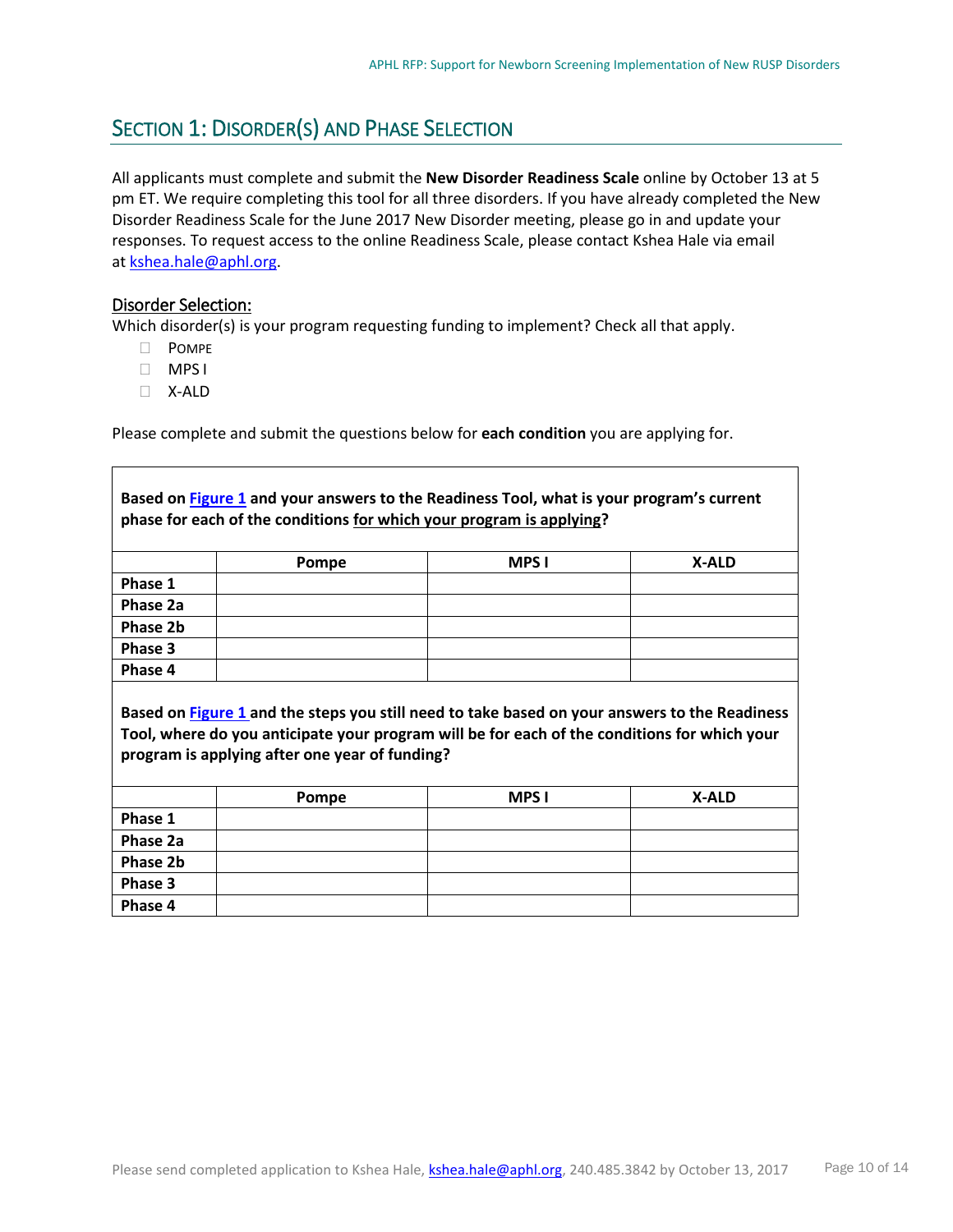# <span id="page-10-0"></span>SECTION 2: GOALS

Please describe:

- (1) What you are hoping to accomplish with this funding.
- (2) What phase you believe you will be at for each condition you are planning on adding at the end of the funding year.
- (3) What barriers you foresee and your plans to overcome them.
- (4) What support you need outside of the financial support to begin implementing screening for these 3 new conditions.
- (5) What metrics or tools, if any, will your program use to track progress outside the Readiness Tool? As part of this project, NewSTEPs will use the Readiness Tool to measure progress.
- (6) Your team for this project, their expertise, and the role they will play.

In addition to the questions above, please complete and submit the table below for **each** disorder for which you are applying. See Appendix C for a Sample Goal Table for reference.

- o Consider your program goals for New Disorder Screening Implementation over the next twelve months. What steps would you like to complete that are listed in the Readiness Tool?
- o What are the goals over the next year to achieve screen for or get closer to being ready to screen for Pompe, MPS I, and/or X-ALD in your program?
- o List the steps that need to happen, and the approximate start and completion dates for achieving these goals.
- o Make sure application reviewers can easily identify the timing of each activity and the final endpoint for each goal.

| GOAL <sub>1</sub> |          |         |       |      |        |
|-------------------|----------|---------|-------|------|--------|
|                   | Activity | Outcome | Start | End  | Who is |
|                   |          |         | Date  | Date | lead?  |
| Step 1            |          |         |       |      |        |
| Step 2            |          |         |       |      |        |
|                   |          |         |       |      |        |
|                   |          |         |       |      |        |
|                   |          |         |       |      |        |
|                   |          |         |       |      |        |
| GOAL <sub>2</sub> |          |         |       |      |        |
|                   | Activity | Outcome | Start | End  | Who is |
|                   |          |         | Date  | Date | lead?  |
| Step 1            |          |         |       |      |        |
| Step 2            |          |         |       |      |        |

#### New Disorder Screening GOALS TABLE:

Add extra lines as needed for additional steps and goal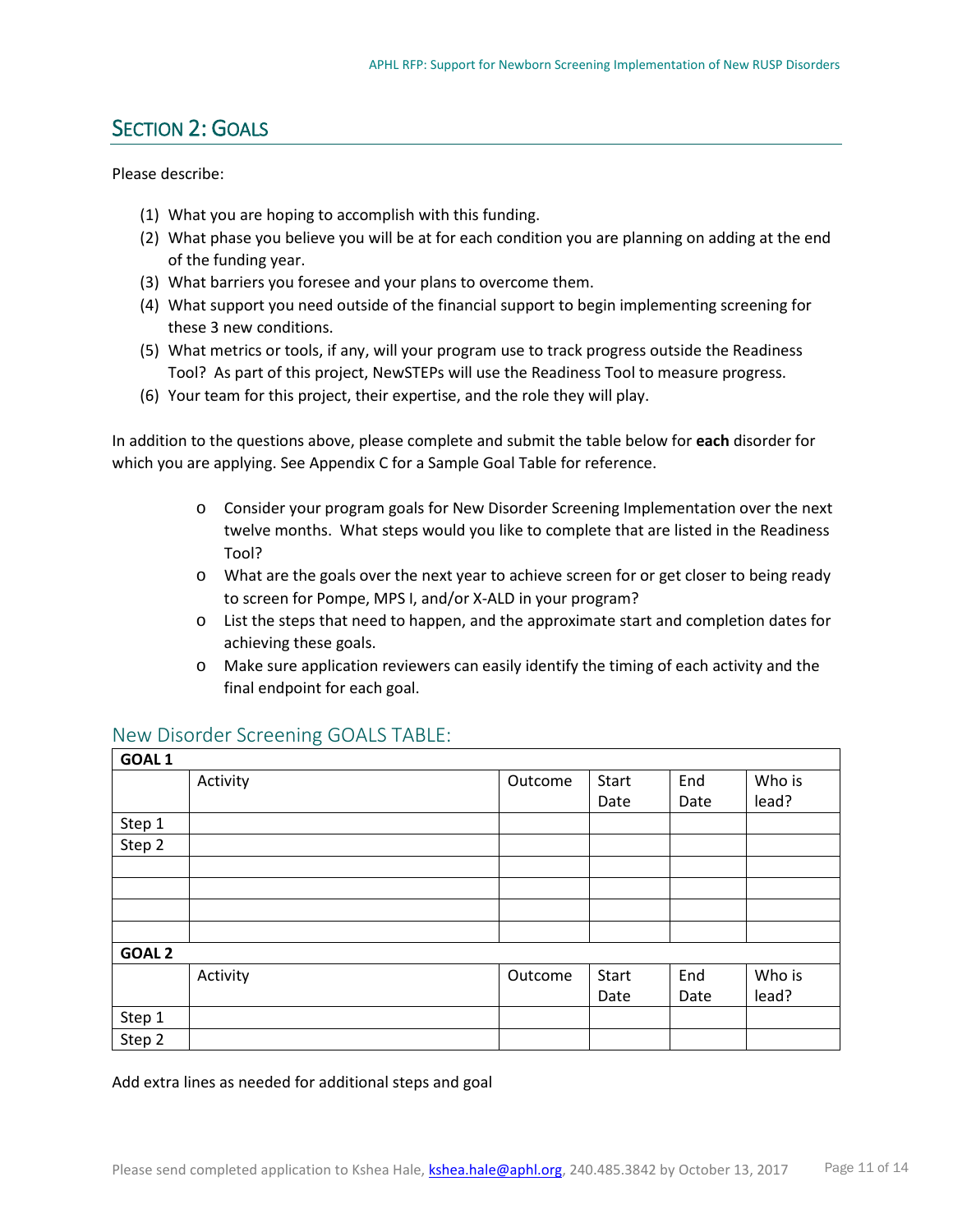# <span id="page-11-0"></span>SECTION 3: SUSTAINABILITY OF NBS ACTIVITIES

All State NBS Programs must complete this question on sustainability of Pompe, MPS I, and/or X-ALD NBS activities

- 1. How will you sustain Pompe, MPS I and/or X-ALD screening activities (staff, ongoing training, equipment costs and maintenance, consultant contracts, etc.) following the funding period?
	- Fee Change
	- □ Support from general funds
	- $\Box$  Funding support included in legislative language
	- □ Other (specify)
- 2. Please describe the steps involved to implement your sustainability plan, including the time required to implement steps to achieve sustainability, required regulatory approvals and other steps needed to gain approval for sustainability plan.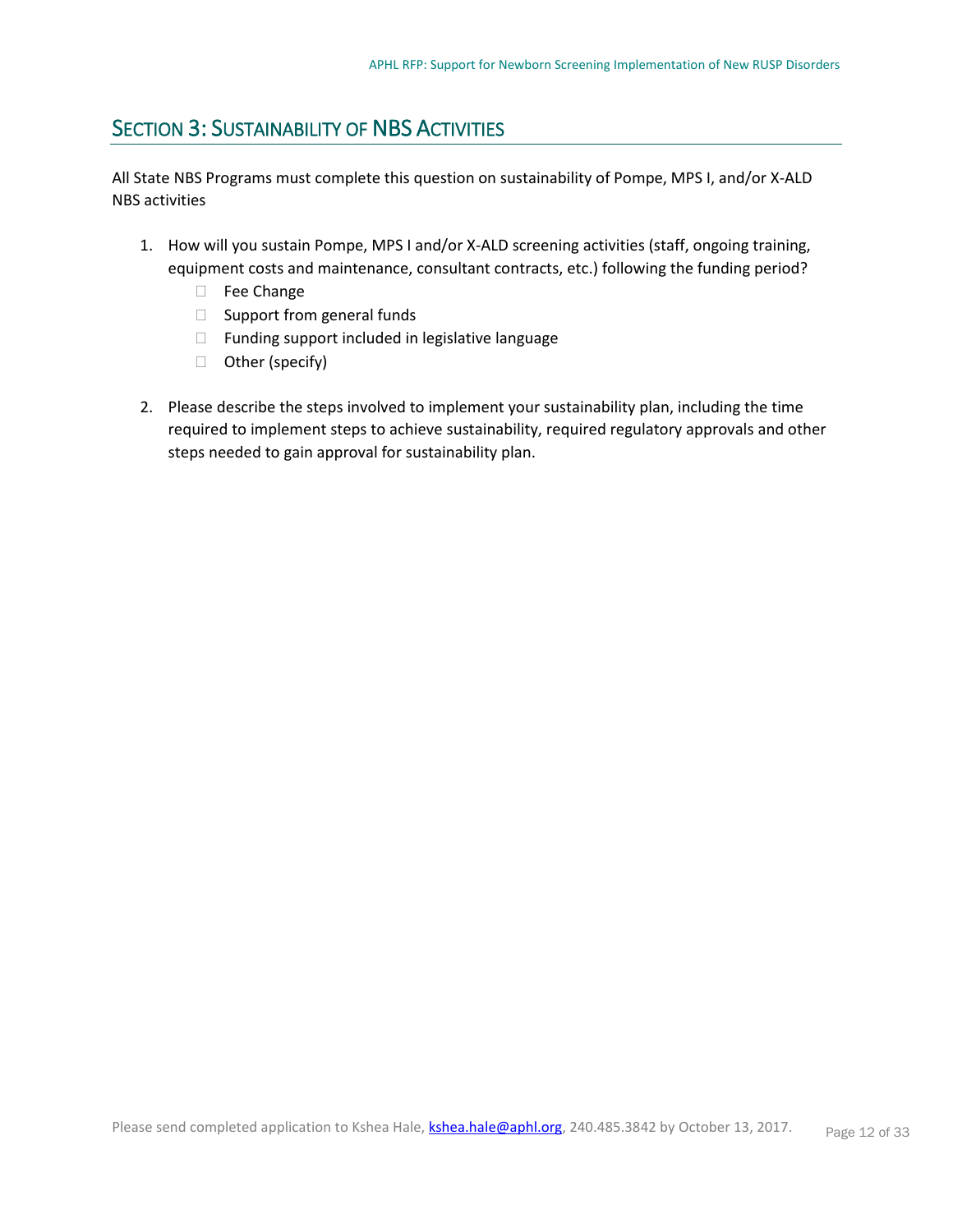# <span id="page-12-0"></span>SECTION 4: BUDGET

BUDGET: A budget should be presented for completion of activities proposed. The budget should include information detailed in the "Requirements of Funding Request" section above.

## Budget Template:

| Personnel                                        |                       |      |                |                      |                        | <b>TOTALS</b> |  |
|--------------------------------------------------|-----------------------|------|----------------|----------------------|------------------------|---------------|--|
| Name                                             | <b>Position Title</b> | $\%$ | Hours per Week | Salary or<br>Stipend | <b>Fringe Benefits</b> |               |  |
|                                                  |                       |      |                |                      |                        |               |  |
|                                                  |                       |      |                |                      |                        |               |  |
|                                                  |                       |      |                |                      |                        |               |  |
|                                                  |                       |      |                |                      |                        |               |  |
|                                                  |                       |      |                |                      |                        |               |  |
|                                                  |                       |      |                |                      |                        |               |  |
|                                                  | Equipment (Itemize)   |      |                |                      |                        |               |  |
|                                                  |                       |      |                |                      |                        |               |  |
|                                                  |                       |      |                |                      |                        |               |  |
|                                                  |                       |      |                |                      |                        |               |  |
|                                                  |                       |      |                |                      |                        |               |  |
| Supplies/Educational tools (Itemize by category) |                       |      |                |                      |                        |               |  |
|                                                  |                       |      |                |                      |                        |               |  |
|                                                  |                       |      |                |                      |                        |               |  |
|                                                  |                       |      |                |                      |                        |               |  |
| <b>Other Expenses</b>                            |                       |      |                |                      |                        |               |  |
|                                                  |                       |      |                |                      |                        |               |  |
|                                                  |                       |      |                |                      |                        |               |  |
|                                                  |                       |      |                |                      |                        |               |  |
|                                                  |                       |      |                |                      |                        |               |  |
|                                                  |                       |      |                |                      |                        |               |  |
| TOTAL COSTS                                      |                       |      |                |                      |                        |               |  |